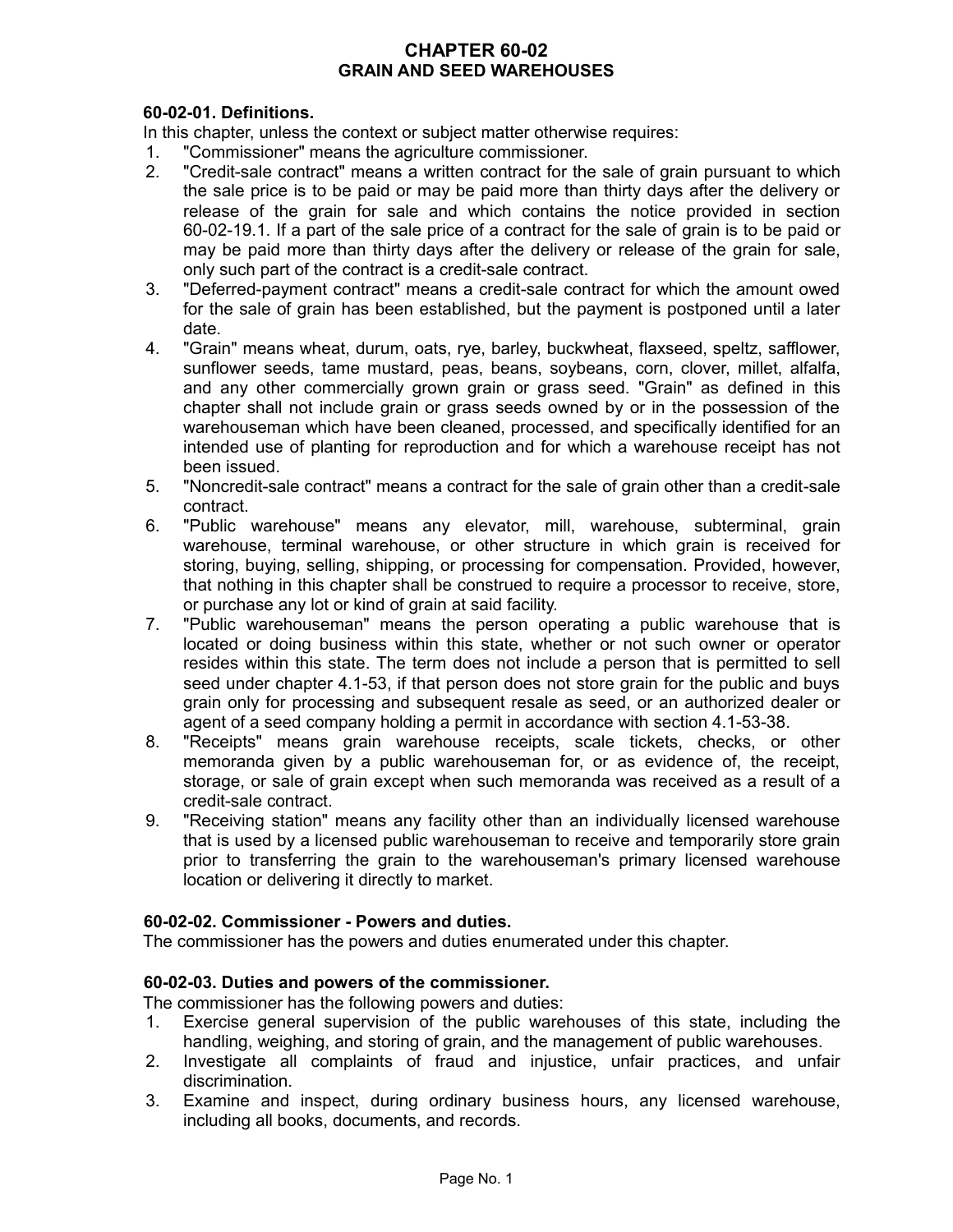- 4. Require the filing of reports pertaining to the operation of the warehouse.
- 5. Make all proper rules for carrying out and enforcing any law in this state regarding public warehouses.

# **60-02-04. Federal licensed inspector.**

The commissioner may employ a federal licensed inspector whose duties are enumerated under this chapter and may employ other employees as necessary to carry out the provisions of this chapter.

## **60-02-05. Grain marketing - Procedure for resolving disputes.**

- 1. If any dispute or disagreement arises between the person receiving and the person delivering grain at any public warehouse in this state as to the proper grade, dockage, vomitoxin level, moisture content, or protein content of any grain, an average sample of at least three pints of the grain in dispute may be taken together by both parties interested. The sample must be certified by each party as a true and representative sample of the grain in dispute on the day the grain was delivered. The sample must be forwarded in a suitable container by parcel post or express, prepaid with the name and address of both parties for inspection by a federal licensed inspector, or a mutually agreed-upon third party, who will examine the grain and adjudge what grade, dockage, vomitoxin level, moisture content, or protein content the sample of grain is entitled to under the inspection rules and grades adopted by the secretary of agriculture of the United States. The person requesting the inspection service shall pay for the inspection. If the grain in question is damp, otherwise out of condition, or if moisture content is in dispute, the sample must be placed in an airtight container. Payment for the grain involved in the dispute must be made and accepted on the basis of the determination made by the federal licensed inspector or third party. However, all other quality factors may also be considered in determining the price of the grain. An appeal of the determination made by a third party other than a federal licensed inspector may be made to a federal licensed inspector. An appeal of the determination made by a federal licensed inspector may be made as provided under the United States Grain Standards Act [Pub. L. 103-354; 108 Stat. 3237; 7 U.S.C. 79(c) and (d)] and under 7 CFR 800.125-800.140. A person not abiding by a final determination is liable for damage resulting from not abiding by the determination.
- 2. If any dispute or disagreement arises between the person delivering grain and the person receiving grain as to the determination of quality factors of grain purchased or delivered in the state for which inspection rules and grades have not been adopted by the secretary of agriculture of the United States, an average sample of at least three pints of the grain in dispute may be taken together by the parties interested. The sample must be certified by each party as a true and representative sample of the grain in dispute on the day the grain was delivered. If the grain is damp or otherwise out of condition, the sample must be placed in an airtight container. The sample must be forwarded in a suitable container by parcel post or express, prepaid with the name and address of both parties, for inspection by a federal licensed inspector, or a mutually agreed-upon third party, who may examine the grain and determine the quality factors in dispute. The person requesting the inspection service shall pay for the inspection. The determination made by the inspector, or the third party, must be used in the settlement of the dispute.

#### **60-02-05.1. Notice of procedures for resolving disputes over grain.**

A public warehouse shall post a notice containing the procedures specified in section 60-02-05 for resolving disputes. The commissioner shall prescribe the form of the notice and shall provide a copy of the notice to each public warehouse. The public warehouseman shall post the notice in the grain inspection room of the warehouse. The notice must specifically mention the procedure for resolving disputes applies to the grade, dockage, moisture content,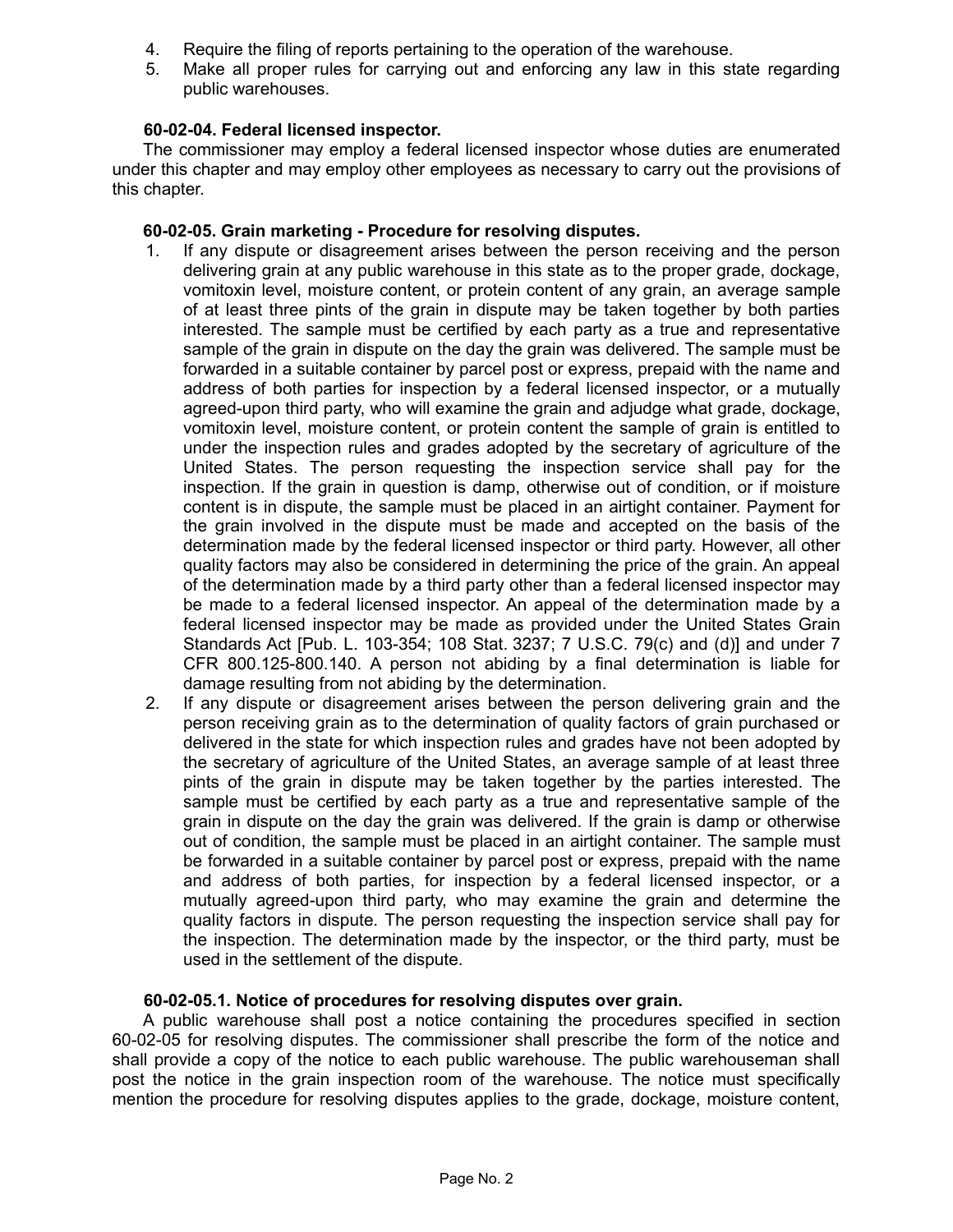and protein content of grain and to the quality factors of grain for which inspection rules and grades have not been adopted by the secretary of agriculture of the United States.

# **60-02-06. Printing and publishing rules.**

Repealed by S.L. 1983, ch. 672, § 25.

## **60-02-06.1. Release of records - Confidentiality.**

- 1. As a condition of licensure under section 60-02-07, an applicant shall agree to provide to the commissioner, upon request, any financial record the commissioner deems relevant for purposes related to:
	- a. The issuance or renewal of a public warehouse license; or
	- b. An investigation after issuance or renewal of a public warehouse license.
- 2. As a condition of licensure, an applicant shall file a records release with the commissioner, authorizing the commissioner to obtain from any source any financial record the commissioner deems relevant for purposes related to:
	- a. The issuance or renewal of a public warehouse license; or
	- b. An investigation after issuance or renewal of a public warehouse license.
- 3. Any information obtained by the commissioner under this section is confidential and may be provided only:
	- a. To federal authorities in accordance with federal law;
	- b. To the attorney general, state agencies, and law enforcement agencies, for use in the pursuit of official duties; and
	- c. As directed by an order of a court pursuant to a showing of good cause.

## **60-02-06.2. Public warehouse license - Financial criteria to be met.**

- 1. To be eligible to receive an annual license under section 60-02-07, an applicant shall submit current financial documentation to the commissioner verifying the applicant has satisfactory net worth and working capital, as determined by the commissioner.
- 2. A licensed public warehouseman or an applicant for initial licensure shall report balance sheets and income statements to the commissioner annually at the time of application for initial licensure or license renewal if the applicant purchased up to ten million dollars worth of grain during the previous licensing period, or intends to purchase up to ten million dollars worth of grain during the first year of operation.
- 3. As a condition of licensure under section 60-02-07, an applicant shall provide to the commissioner, upon request, any financial record or bank verification release the commissioner deems relevant for the purpose of verifying the financial information of an applicant pursuant to the requirements of this section.
- 4. As a condition of licensure under section 60-02-07, a new applicant must:
	- a. Pass a criminal background check;
	- b. Have a satisfactory credit score, as determined by the commissioner; and
	- c. Be a responsible person with a good business reputation, as determined by the commissioner, who:
		- (1) Is in the public warehouse business;
		- (2) Has knowledge of, and experience with, generally accepted grain warehousing and handling practices;
		- (3) Is competent and willing to operate a public warehouse in accordance with state and federal regulations; and
		- (4) Has not committed fraud or a criminal offense indicating a lack of business integrity or honesty that undermines the person's responsibility as a warehouse operator.

# **60-02-07. Public warehouse license - Fee.**

A license must be obtained from the commissioner for each public warehouse in operation in this state.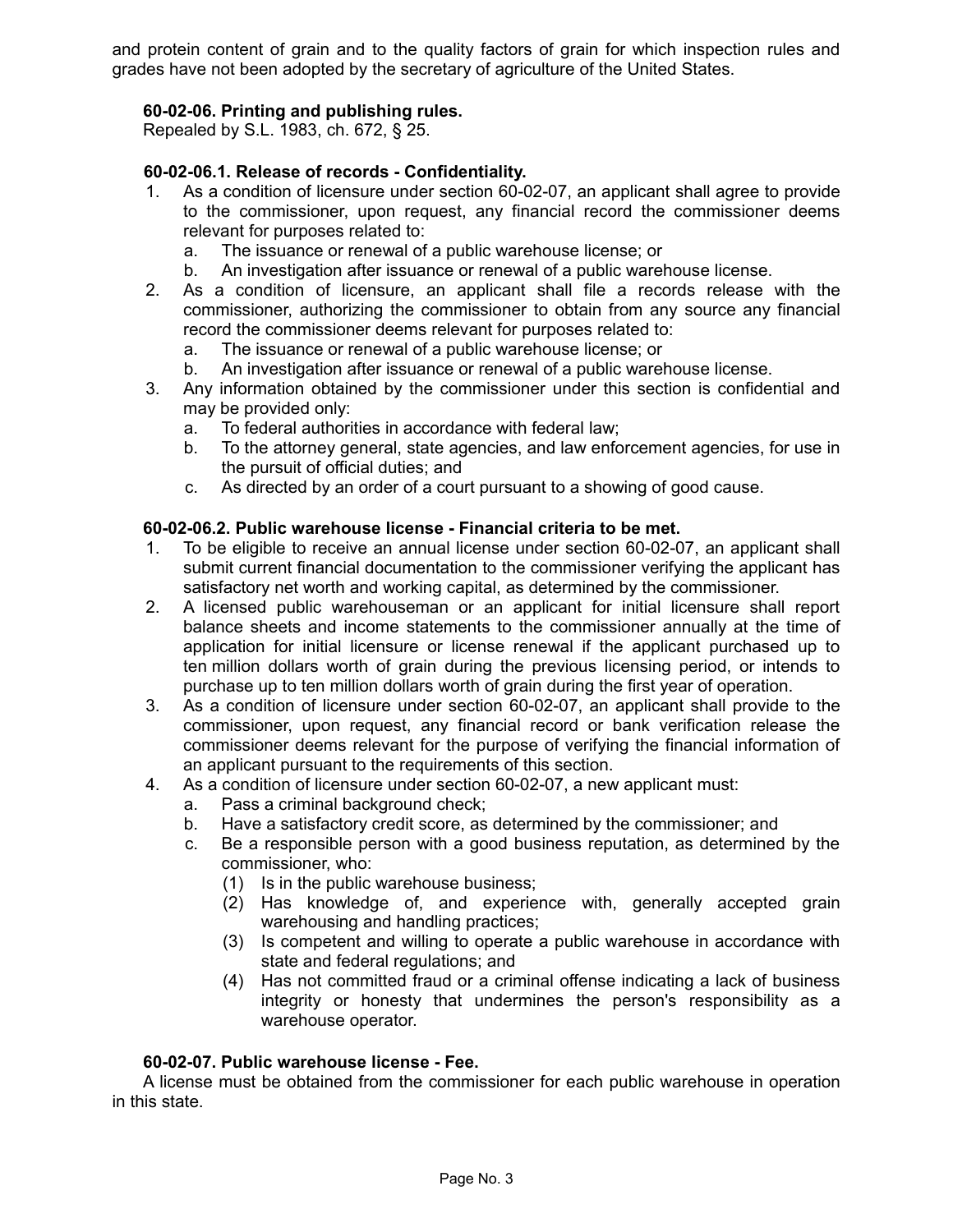- 1. a. All licenses issued under this section must be for a period of one year and terminate on the thirty-first day of July in the year of expiration.
	- b. An initial annual license application that becomes effective on or after June first does not expire until July thirty-first of the following calendar year.
- 2. A license may not describe more than one public warehouse nor grant permission to operate any public warehouse other than the one described.
- 3. a. The annual license fee for a public warehouse is:
	- (1) Four hundred dollars for a warehouse that purchased up to one million dollars worth of grain during the previous licensing period, or intends to purchase up to one million dollars worth of grain during the first year of operation;
	- (2) Eight hundred dollars for a warehouse that purchased more than one million dollars worth of grain but not more than ten million dollars worth of grain during the previous licensing period, or intends to purchase more than one million dollars worth of grain but not more than ten million dollars worth of grain during the first year of operation; and
	- (3) One thousand two hundred dollars for a warehouse that purchased more than ten million dollars worth of grain during the previous licensing period, or intends to purchase more than ten million dollars worth of grain during the first year of operation.
	- b. An application for an annual license renewal that is received after July fifteenth must include an additional one hundred dollar fee per warehouse.
- 4. If a public warehouseman operates two or more warehouses in the same city or siding, in conjunction with each other and with the same working force, and keeps one set of books and records for all such warehouses, and issues one series of scale tickets, warehouse receipts, checks, and credit-sale contracts for the grain stored and purchased therein, only one license is required for the operation of all such warehouses. When two or more warehouses are operated under one license, the license fee is based upon the combined value of the grain purchased by the warehouses during the previous licensing period.

# **60-02-07.1. Warehouseman to operate warehouse owned by another.**

A warehouseman may operate under its warehouse license a warehouse owned by another person. Storage performed for such person in the entire licensed warehouse is excepted from the storage rate and discrimination provisions contained in sections 60-02-17 and 60-02-20 to the extent of the person's owned capacity in the warehouse.

# **60-02-07.2. Receiving stations.**

A licensed public warehouseman may establish a receiving station without a separate warehouse license for that facility if all of the following conditions are met:

- 1. The station is colocated with another licensed public warehouse, the operator of which will take delivery of the grain on behalf of the warehouseman who established the receiving station.
- 2. The storage space used by the receiving station is used solely by the receiving station and is not licensed as part of the warehouse that is located at that site.
- 3. The grain taken in by the receiving station is not commingled with other grain at that site.
- 4. The warehouseman establishing the station requests and receives permission from the commissioner to increase licensed capacity to include the space to be used at the receiving station.
- 5. Grain received at the receiving station is recorded on scale tickets issued by the warehouseman who established the station and is covered by that warehouseman's bond.
- 6. Warehouse-receipted grain received at the receiving station is available for redelivery to the receiptholder at that location even if the station has been closed. A charge for redelivery must be stated in the warehouseman's redelivery policy.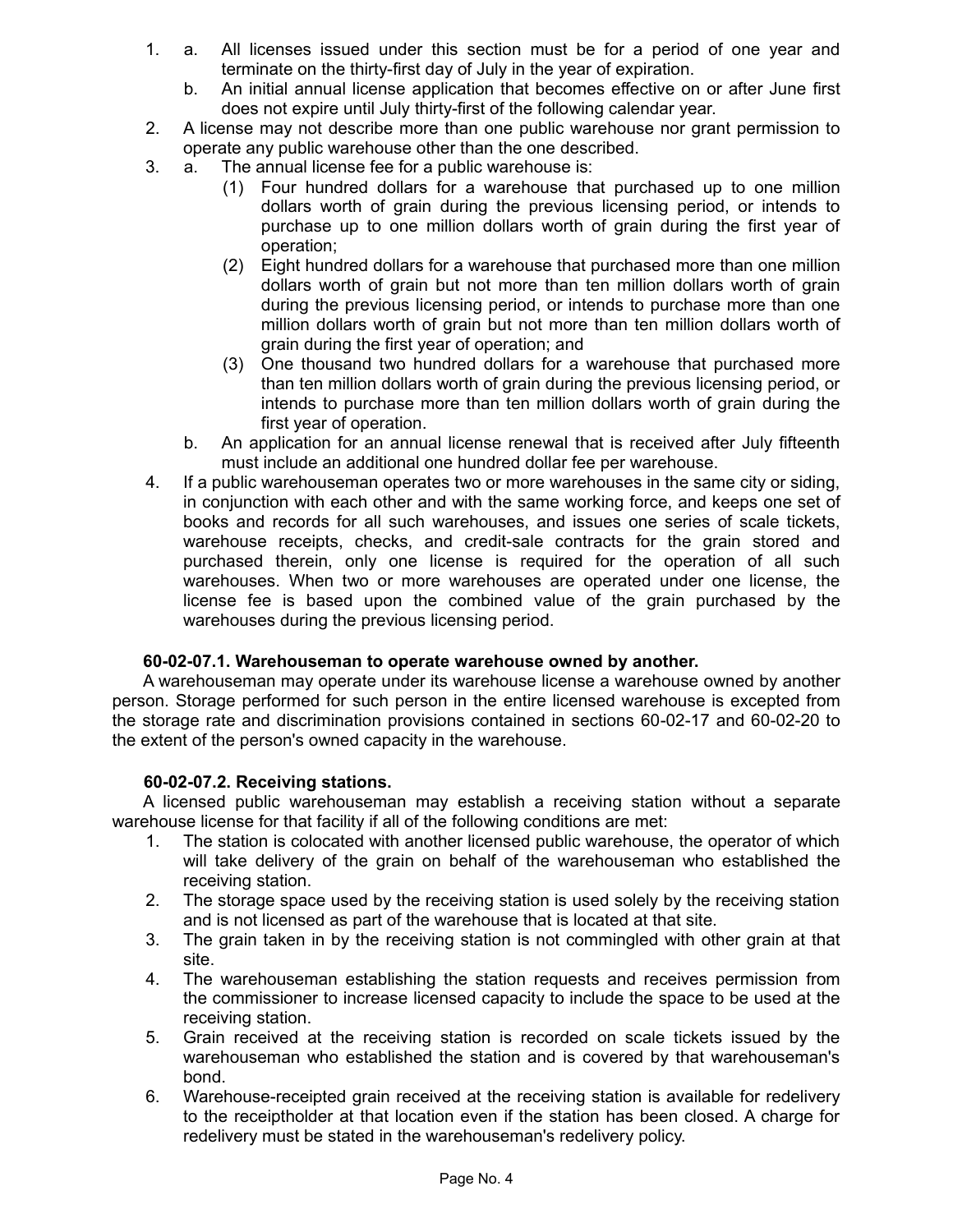The storage space used by a receiving station need not be physically disconnected from the facilities of the other licensed warehouse located at that site.

## **60-02-08. Licensing track buyer - Fee - Regulations.**

Repealed by S.L. 1983, ch. 672, § 25.

## **60-02-09. Bond filed by public warehouseman.**

- 1. Before any license is effective for any public warehouseman under this chapter, the applicant for the license shall file a bond with the commissioner which must:
	- a. Be in a sum not less than one hundred thousand dollars for any one warehouse.
	- b. Be continuous, unless the corporate surety by certified mail notifies the licensee and the commissioner the surety bond will be canceled ninety days after receipt of the notice of cancellation.
	- c. Run to the state of North Dakota for the benefit of all persons storing or selling grain in that warehouse.
	- d. Be conditioned:
		- (1) For the faithful performance of the licensee's duties as a public warehouseman.
		- (2) For compliance with the provisions of law and the rules of the commissioner relating to the storage and purchase of grain by such warehouseman.
	- e. Specify the location of each public warehouse intended to be covered by such bond.
	- f. Be for the specific purpose of:
		- (1) Protecting the holders of outstanding receipts.
		- (2) Covering the costs incurred by the commissioner in the administration of chapter 60-04 in the event of the licensee's insolvency.
	- g. Not accrue to the benefit of any person entering into a credit-sale contract with a public warehouseman.
- 2. The aggregate liability of the surety under a bond does not accumulate for each successive annual license renewal period during which the bond is in force but, for losses during any annual license renewal period, is limited in the aggregate to the bond amount stated or changed by appropriate endorsement or rider.
- 3. The commissioner shall set the amount of the bond and may require an increase in the amount of any bond as the commissioner deems necessary to accomplish the purposes of this section. The amount of the bond must be:
	- a. Based on the dollar value of the grain purchased; and
	- b. Calculated using the value of the amount of grain intended to be purchased by a new licensee during the first year of operation, or the three-year rolling annual average of the value of grain purchased at the time of license renewal.
- 4. The surety on the bond must be a corporate surety company, approved by the commissioner, and authorized to do business within the state. The commissioner may accept cash, a negotiable instrument, or a bond executed by personal sureties in lieu of a surety bond if, in the commissioner's judgment, the cash, negotiable instrument, or personal surety bond properly will protect the holders of outstanding receipts. One bond only may be given for any line of elevators, mills, or warehouses, owned, controlled, or operated by one individual, firm, corporation, or limited liability company, and the bond must be construed to cover the elevators, mills, or warehouses, as a whole and not a specific amount for each.

### **60-02-09.1. Bond cancellation - Release of surety.**

The surety on a bond is released from all future liability accruing on the bond after the expiration of ninety days from the date of receipt by the commissioner of notice of cancellation by the surety or on a later date specified by the surety. This provision does not operate to relieve, release, or discharge the surety from any liability already accrued or which accrues before the expiration of the ninety-day period. Unless the warehouseman files a new bond at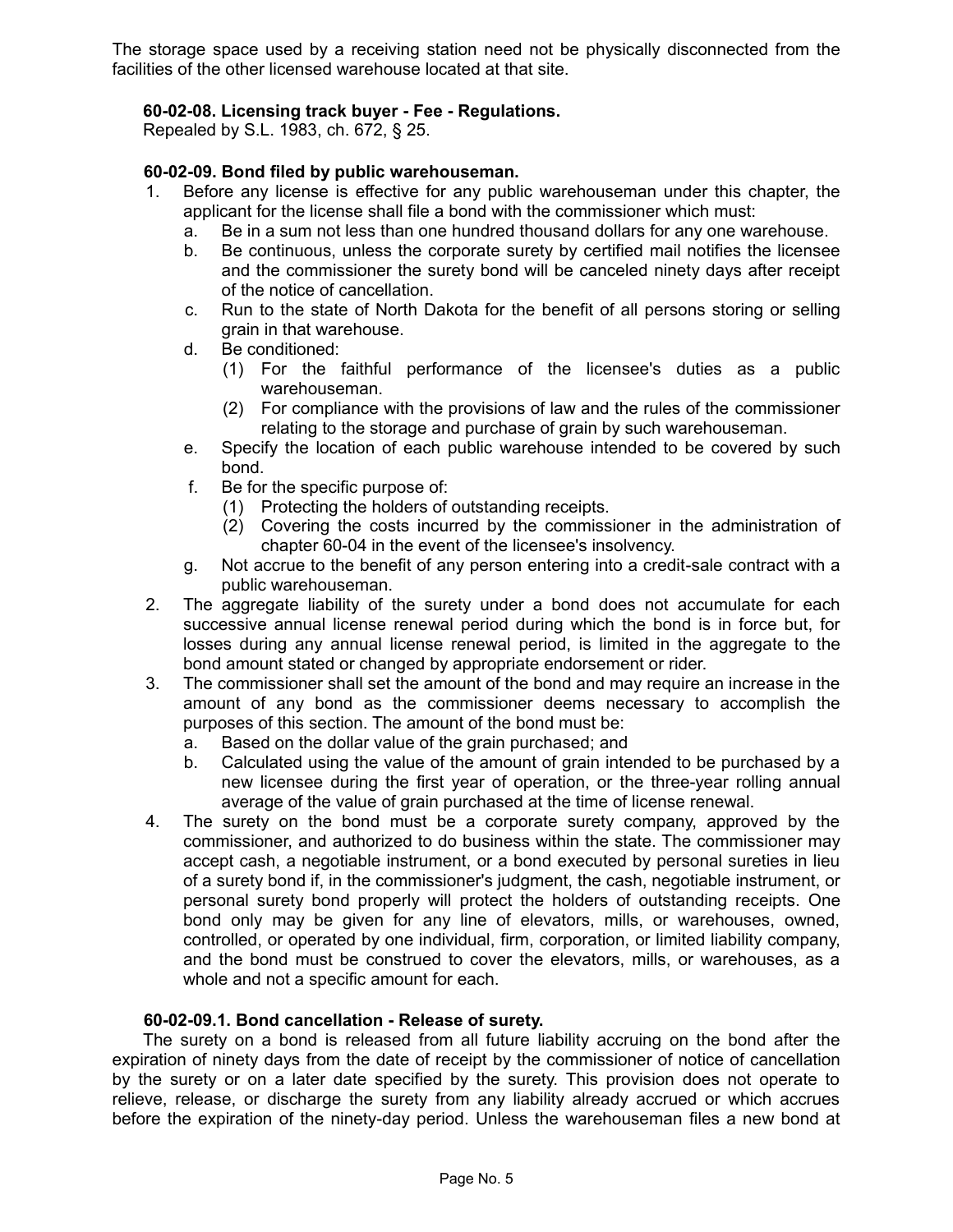least thirty days before liability ceases, the commissioner, without hearing, shall immediately suspend the warehouseman's license and the suspension may not be removed until a new bond has been filed and approved by the commissioner. If a license is so suspended, the warehouseman shall give notice of such suspension to each receiptholder having grain stored in the warehouse. The warehouseman shall further notify each receiptholder having grain stored in the warehouse that the grain must be removed from the warehouse or the grain will be priced and redeemed in cash in accordance with section 60-02-41.

## **60-02-10. Warehouse license to be posted.**

The license obtained by a public warehouseman shall be posted in a conspicuous place in the public warehouse.

## **60-02-10.1. Revocation and suspension.**

The commissioner may suspend or revoke the license of any warehouseman for cause upon notice and hearing. Notwithstanding any other provisions of this chapter, the license of a warehouseman must automatically be suspended for failure at any time to have or to maintain either a bond or insurance policy in the amount and type required. During a suspension of a license the warehouseman may, upon the commissioner's approval, operate the warehouse and purchase or redeliver grain previously received, but may not receive additional grain for purchase, storage, shipping, or processing. Grain may be sold only with the prior approval of the commissioner.

## **60-02-11. Scale ticket - Contents - Conversion.**

- 1. a. Every public warehouseman, upon receiving grain into the warehouse, shall issue a uniform scale ticket for each load of grain received. The scale tickets must be numbered consecutively, and one copy of each ticket must be retained and remain as a permanent record. The original ticket must be delivered to the person from which the grain is received, upon receipt of each load of grain.
	- b. All scale tickets must be converted into cash, noncredit-sale contracts, credit-sale contracts, or warehouse receipts, within thirty days after the grain is delivered to the warehouse.
- 2. Nothing in this chapter requires a warehouseman to receive grain for storage. A warehouseman shall publish and post, in a conspicuous place in the warehouse, a publication identifying whether storage will be available to patrons or whether grain will be accepted via cash or a credit-sale contract arrangement.
- 3. A producer that fails to convert a scale ticket in accordance with subdivision b of subsection 1 forfeits any trust fund or credit-sale contract indemnity fund protection provided under sections 60-02-09, 60-02-19.1, and 60-04-03.1, and chapter 60-10.

#### **60-02-12. Violations of chapter - Criminal penalty - Civil penalty.**

- 1. Any person violating any of the provisions of this chapter or any rule adopted pursuant to this chapter, if punishment is not specifically provided for, is:
	- a. Guilty of an infraction; and
	- b. Subject to a civil penalty in an amount not to exceed five thousand dollars for each violation.
- 2. The civil penalty may be adjudicated by a court or by the agriculture commissioner through an administrative hearing.

#### **60-02-13. Purchase by warehouseman - Form of receipt.**

There may be printed on each warehouse receipt issued by a warehouseman a receipt executed by the owner for use in case the grain represented thereby is purchased by the warehouseman. The warehouseman shall record the purchase, as to the amount paid per bushel, on the stub record or copy of its warehouse receipt books. The receipt must be in substantially the following form: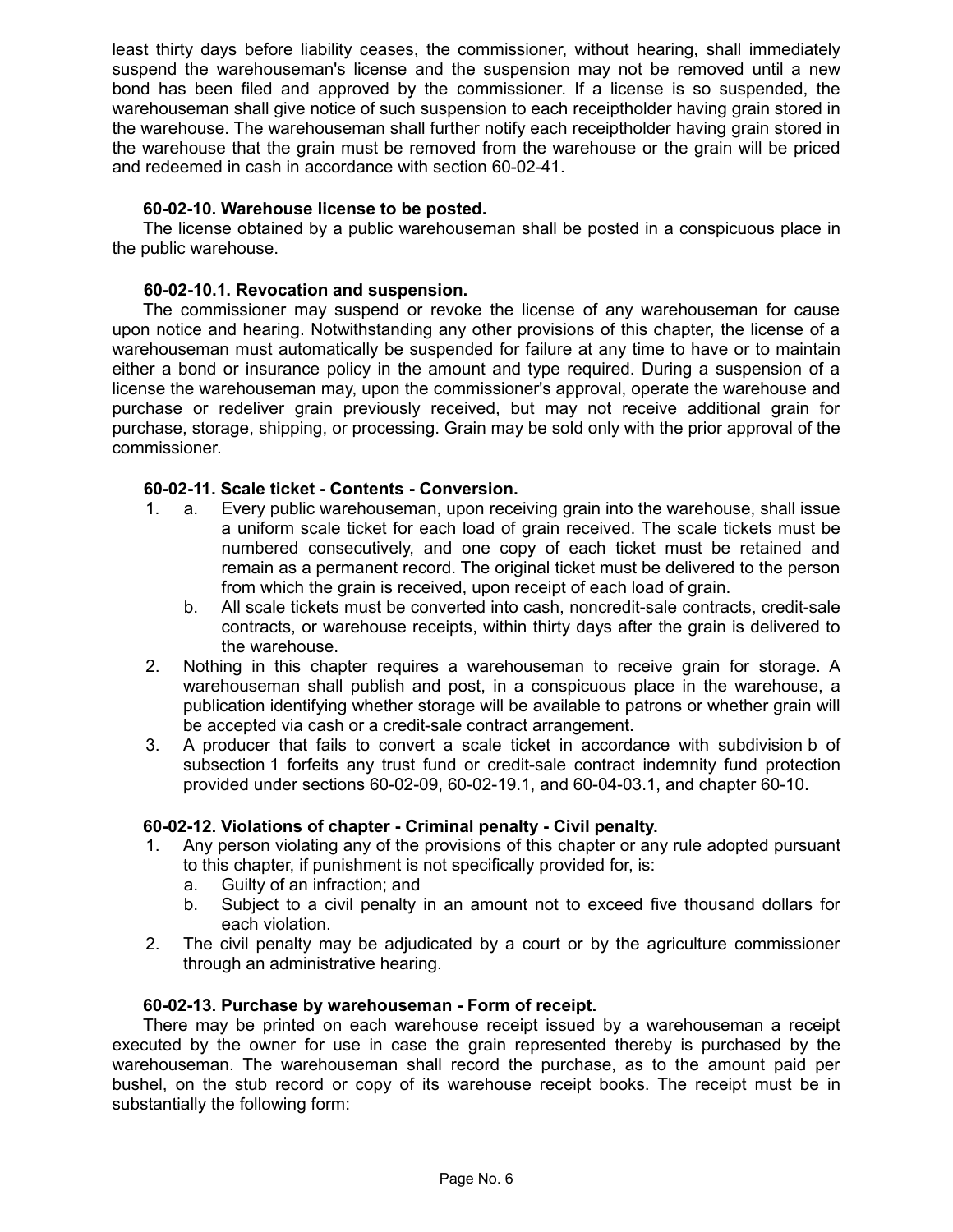Received from \_\_\_\_\_\_\_\_\_, \_\_\_\_\_\_\_\_\_\_ dollars and \_\_\_\_\_\_\_\_\_ cents net, in full payment for the grain represented by this warehouse receipt. Gross price per bushel \_\_\_\_\_\_\_\_\_\_, storage per bushel \_\_\_\_\_\_\_\_\_, net price per bushel \_\_\_\_\_\_\_\_\_. I certify that I am the owner of the grain for which this receipt was issued, and that there are no liens, chattel mortgages, or other claims against the grain represented by this receipt. Dated Figure 2. Signed Compared Compared Compared Compared Compared Compared Compared Compared Compared Compare

Nothing in this section contained may be construed to affect in any manner the conditions of the storage contract specified in sections 60-02-17 and 60-02-18.

# **60-02-14. Warehouse receipts - Copy.**

Provision must be made for a stub record or copy of each warehouse receipt issued by a warehouseman, showing:

- 1. The serial number and date of receipt.
- 2. The kind and grade of grain.
- 3. The dockage and net weight of the grain.

The record or copy must remain in the possession of the warehouseman for inspection by the commissioner and persons properly interested.

# **60-02-15. Warehouse receipts issued by public terminal elevators.**

Repealed by S.L. 1983, ch. 672, § 25.

# **60-02-16. Warehouse receipt - Contents and provisions.**

A warehouse receipt shall:

- 1. Be issued only upon the actual delivery of grain to the warehouse for storage.
- 2. Contain the following provisions:
	- a. The place and date when the grain was received;
	- b. The name and address of the owner of the grain;
	- c. The kind and grade of the grain according to the official standards established by the secretary of agriculture of the United States, except that receipts issued for dry edible beans must reference, in lieu of a grade designation, the number of the scale tickets containing a description of the beans, including the percentage of foreign material, splits, check seed coats, total pick, and moisture; and
	- d. The gross weight, dockage, and net weight of the grain according to North Dakota standard weight.
- 3. Be numbered consecutively and no two receipts bearing the same number and series shall be issued during the same year.
- 4. Not be altered by any warehouseman by the insertion in such receipt of any language limiting or modifying its liability as imposed by the laws of this state.
- 5. Contain, either on its face or reverse side, the warehouse and storage contract provided for in section 60-02-17.
- 6. Have printed upon it the following words: "All storage contracts on grain in store at public grain warehouses terminate on \_\_\_\_\_\_\_\_, as identified in the publication required by section 60-02-17. If storage charges and warehouseman's advances remain unpaid at the time of termination, the warehouseman may sell a sufficient amount of grain to pay the charges and advances. The receiptholder shall surrender the receipt to the issuing warehouseman for settlement."

#### **60-02-17. Warehouse and storage contract - Storage rates - Terminal delivery.**

1. A warehouse receipt must contain, either on its face or reverse side, the following warehouse and storage contract:

This grain is received, insured, and stored subject to the laws and rules of the state of North Dakota, the terms of this contract, and the charges and conditions stated herein and as filed with the North Dakota agriculture commissioner. Upon surrender of this receipt and payment or tender of all applicable charges, the amount, kind, and grade of grain identified in this receipt will be delivered to the person named above or the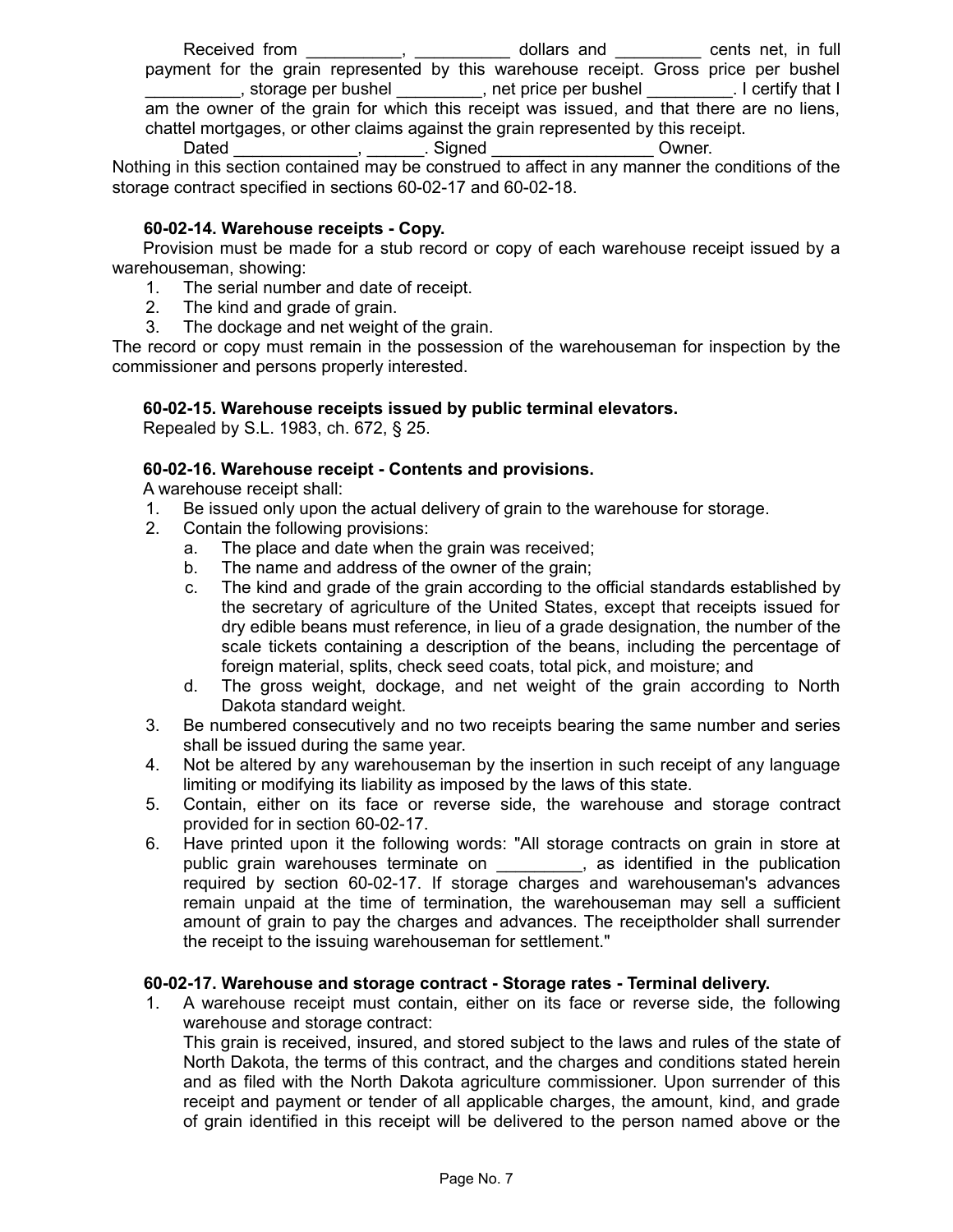person's order as rapidly as due diligence, care, and prudence will permit. At the option of the holder of this receipt, the amount, kind, and grade of grain for which this receipt is issued, upon demand, must be delivered back to the holder at any terminal point customarily shipped to, or at the place where received, upon the payment of any charges for receiving, handling, storage, and insurance and in case of terminal delivery, the payment in addition to the above of the regular freight charges on the gross amount called for by this ticket or in lieu thereof, a receipt issued by a bonded warehouse or elevator company doing business at the terminal point. This receipt does not require the delivery of the identical grain specified herein, but an equal amount of grain of the same kind and grade must be delivered.

2. A warehouseman shall publish and post, in a conspicuous place in its warehouse, the fees that will be assessed for receiving, storing, processing, or redelivering grain and the termination date of its warehouse receipts. This publication must be filed with the commissioner as a part of the warehouse license process or annual renewal. The fees and termination date must be stated on the warehouse receipt issued for the grain. The fees or termination date may be changed upon filing a revised publication with the commissioner.

#### **60-02-17.1. Warehouse charges for grain owned by the United States.**

Repealed by S.L. 1999, ch. 533, § 9.

## **60-02-18. Covenant against liens may be inserted in warehouse receipt.**

A public warehouseman also may insert in the warehouse receipt the following provision: If any of the grain embraced in this receipt shall prove to be covered by a chattel mortgage or other lien, or the partial or absolute title shall prove to be in someone other than the person to whom this receipt was issued, the same, if discovered before the delivery of the grain, shall be sufficient reason for the refusal to deliver to the holder of the receipt, or if discovered after the delivery of the grain, such delivery shall be deemed an overdelivery for which said holder of this receipt, to whom such delivery is made, shall be accountable.

#### **60-02-19. Warehouse receipts issued for grain in special bin.**

Repealed by S.L. 1983, ch. 672, § 25.

#### **60-02-19.1. Credit-sale contracts.**

- 1. A warehouseman may not purchase grain by a credit-sale contract except as provided in this section. All credit-sale contracts must be in writing and must be consecutively numbered at the time of printing the contract. The warehouseman shall maintain an accurate record of all credit-sale contract numbers, including the disposition of each numbered form, whether by execution, destruction, or otherwise. Each credit-sale contract must contain or provide for all of the following:
	- a. The seller's name and address.
	- b. The conditions of delivery.
	- c. The amount and kind of grain delivered.
	- d. The price per unit or basis of value.
	- e. The date payment is to be made.
	- f. The duration of the credit-sale contract.
	- g. Notice in a clear and prominent manner that the sale is not protected by the bond coverage provided for in section 60-02-09. However, if the warehouseman has obtained bond coverage in addition to that required by section 60-02-09 and such coverage extends to the benefit of credit-sale contracts, the warehouseman may state the same in the credit-sale contract along with the extent of such coverage.
- 2. The contract must be signed by both parties and executed in duplicate. An electronic signature satisfies the requirement. An unsigned contract must be considered an unconverted scale ticket in accordance with section 60-02-11. One copy shall be retained by the warehouseman and one copy shall be delivered to the seller. Upon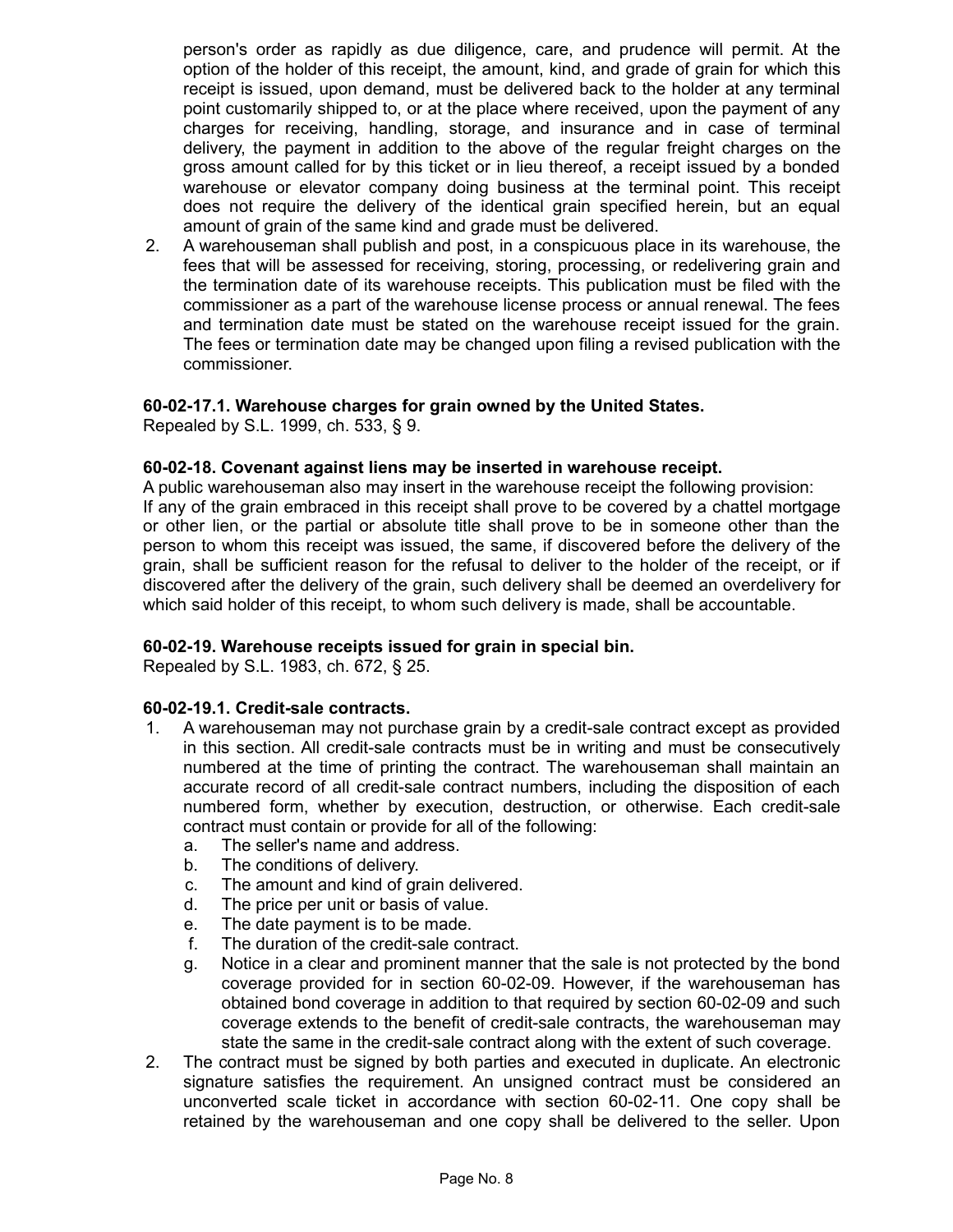revocation, termination, or cancellation of a warehouseman's license, the payment date for all credit-sale contracts shall, at the seller's option, be advanced to a date not later than thirty days after the effective date of the revocation, termination, or cancellation, and the purchase price for all unpriced grain shall be determined as of the effective date of revocation, termination, or cancellation in accordance with all other provisions of the contract. When a public warehouse is transferred under this chapter, credit-sale contracts may be assigned to another licensed public warehouseman.

3. A warehouseman that uses deferred-payment contracts shall offer bond protection to producers.

## **60-02-20. Discrimination by public warehouseman prohibited - Posting prices.**

No public warehouseman shall discriminate:

- 1. In the buying, selling, receiving, and handling of grain or in the charges made or the service rendered to owners of stored grain;
- 2. In the receiving of grain offered for sale or storage;
- 3. In regard to the persons offering such grain for sale or storage; nor
- 4. Between points or stations except as the marketing factors or transportation costs or grain quality premiums may warrant.

No public warehouseman shall be required to receive for storage any grain which is heating or otherwise out of condition. Storing grain free of charge is prohibited except as prescribed by law. A warehouseman shall post grain prices paid in a conspicuous place in the office or driveway of the warehouseman's place of business.

#### **60-02-21. Issuance of informal memoranda forbidden - Penalty.**

A warehouseman who fails to issue a receipt, as is provided in sections 60-02-13 and 60-02-14, or who issues slips, memoranda, or any other form of receipt embracing a different warehouse or storage contract than is provided for specifically in this chapter, shall be guilty of a class A misdemeanor.

#### **60-02-22. Liability of warehouseman.**

A public warehouseman is liable to the owner for the delivery of the kind, grade, quality, and quantity of grain called for by the warehouse receipt. Unless otherwise agreed, the value of any difference in kind, grade, quality, and quantity must be settled at the price on the local market on the day the warehouseman receives written request for delivery. The warehouseman may withhold from delivery a sufficient quantity of grain, based upon the local market price, to satisfy the value of any difference in kind, grade, or quality.

# **60-02-23. Records to be kept by public warehouseman.**

Every public warehouseman shall keep a record of all grain received, stored, and shipped, stating the:

- 1. Weight.
- 2. Grade.
- 3. Dockage for dirt or other causes.
- 4. Name of owner.
- 5. Price paid.
- 6. Storage charge collected.

Any warehouseman whose principal office or headquarters is located outside the state of North Dakota shall make available, if requested, all books, documents, and records relevant to the North Dakota warehouse for inspection during ordinary business hours at any of its warehouses located in the state of North Dakota or other mutually acceptable place.

#### **60-02-24. Reports to be made by public warehouseman - Penalty for failure.**

1. Each licensed and bonded public warehouseman shall: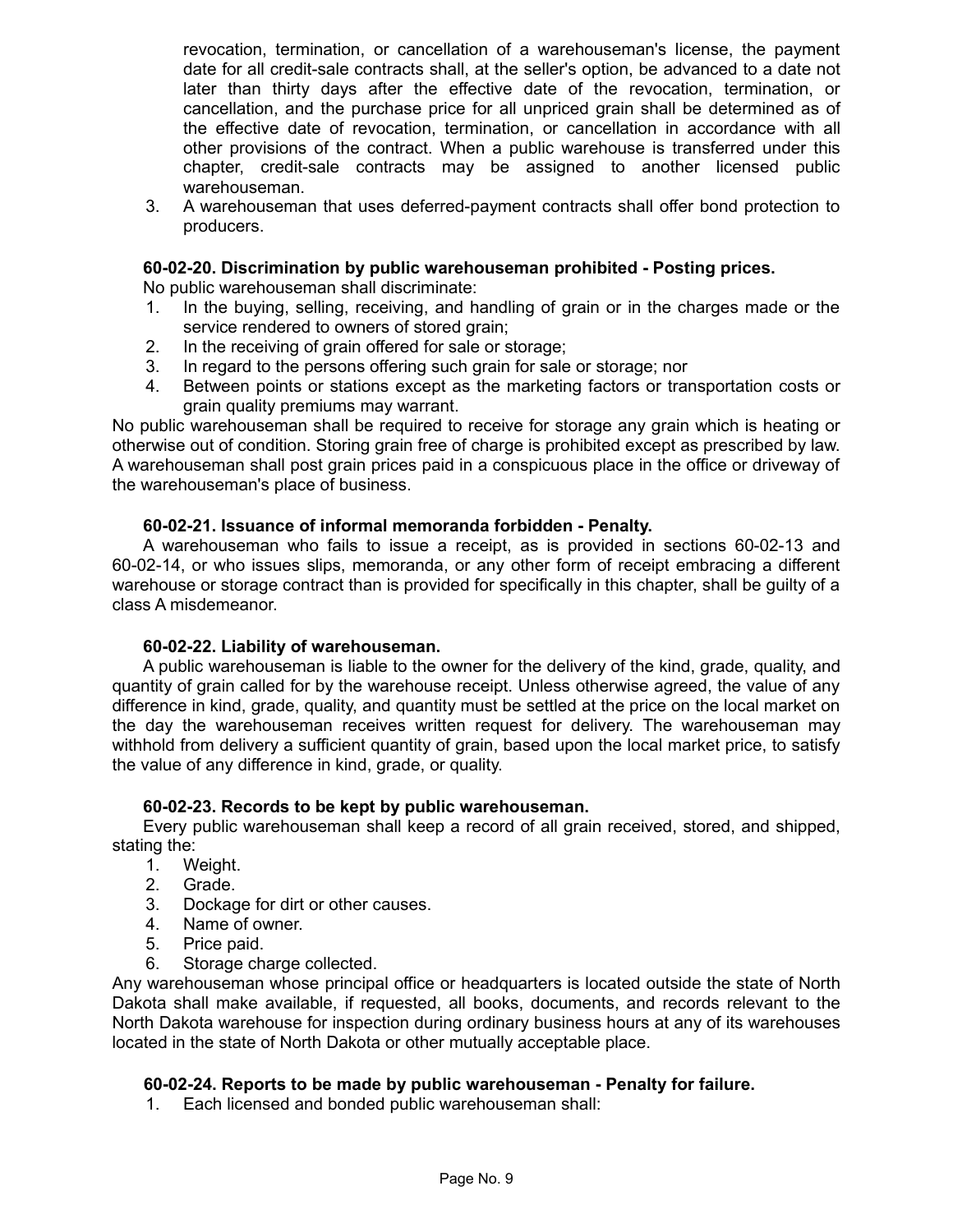- a. Prepare for each month a report giving facts and information called for on the form of report prepared by the commissioner. The report must contain or be verified by a written declaration the report is made under the penalties of perjury. The report may be called for more frequently if the commissioner deems necessary. Information pertaining to the volume of grain handled is a confidential trade secret and is not a public record. The commissioner may make the information available for use by other governmental entities, but the commissioner may not release the information in a manner that jeopardizes the confidentiality of individual licensees.
- b. File the report with the commissioner not later than the last day of the following month, and failure to file this report promptly will be considered cause for revoking the warehouse license after due notice and hearing.
- c. Keep a separate account of the grain business, if the warehouseman is engaged in handling or selling any other commodity, and under no circumstances may the grain account and other accounts be mixed.
- d. Submit additional information requested by the commissioner pursuant to a report or an inspection within five business days.
- 2. The commissioner may refuse to renew a license to any public warehouseman that fails to make a required report.

# **60-02-25. Bailment not a sale.**

Whenever any grain shall be delivered to any public warehouse and an unconverted scale ticket or a warehouse receipt is issued therefor, such delivery shall be a bailment and not a sale of the grain so delivered. In no case shall the grain so delivered be liable to seizure upon process of any court in any action against such bailee, except in an action by an owner of such unconverted scale ticket or warehouse receipt to enforce the terms thereof or obtain redelivery of such delivered grain. In the event of the failure or insolvency of the warehouseman, all the grain in the warehouse, whether the same is stored or not, first shall be applied at all times to the satisfaction of receipts issued by the warehouseman.

#### **60-02-25.1. Receiptholder's lien.**

Grain contained in a warehouse, including grain owned by the warehouseman, is subject to a first priority lien in favor of outstanding receiptholders storing, selling, or depositing grain in the warehouse. The lien created under this section shall be preferred to any lien or security interest in favor of any creditor of the warehouseman regardless of the time when the creditor's lien or security interest attached to the grain. Notice of the lien created under this section need not be filed in order to perfect the lien. The lien created by this section is discharged as to grain sold by the warehouseman to a buyer in the ordinary course of business. Such sale does not discharge the lien in favor of an individual receiptholder in the remaining grain in the warehouse.

#### **60-02-26. Standard weights to be used - Exception.**

No person purchasing, selling, or storing grain in any public warehouse in this state shall use any measure for such grain other than the standard bushel, and no number of pounds shall be used or called a bushel other than the number of pounds provided by law as the standard weight of the kind of grain in question, except that during the months of October and November, not exceeding eighty-two pounds [37.19 kilograms], and during the months of December and January, not exceeding seventy-six pounds [34.47 kilograms], may be used as the standard weight per bushel of new ear corn.

#### **60-02-27. Federal grades to control - Grades to be posted.**

All public warehousemen shall purchase and store grain except dry edible beans in accordance with the official grades established from time to time by the secretary of agriculture of the United States, except as otherwise provided in rules and regulations applicable thereto adopted by federal officials pursuant to law. Public warehousemen shall post in a conspicuous place in the public warehousemen's warehouse the official grades so established and also any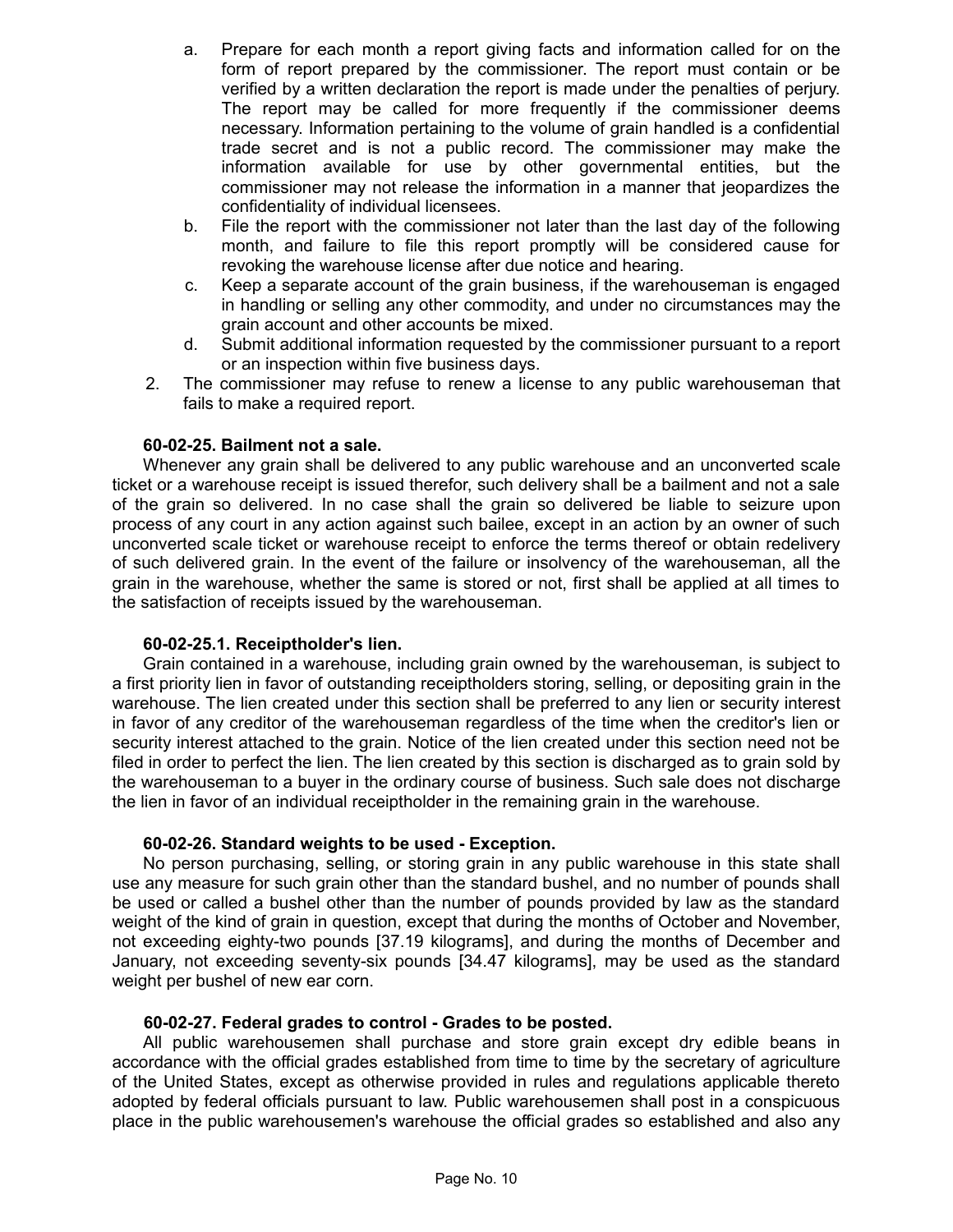change that may be made from time to time. Warehousemen of dry edible beans shall purchase, store, and deliver beans in accordance with the policy of the warehousemen which must be filed with the commissioner and posted in a conspicuous place in the warehouse of the public warehousemen. Other grading standards may be used if mutually agreed to in writing by the warehouseman and the owner of the grain. However, the owner may demand the use of federal grading standards. The commissioner, after hearing, may prohibit the use of nonfederal grades.

## **60-02-28. Grading of grain.**

All public warehousemen before testing for grade any grain handled by them shall remove therefrom and make due allowance for any dockage of such grain made by reason of the presence of straw, weed seeds, dirt, or any other foreign matter.

## **60-02-29. Allowance for dockage - Penalty for violation.**

Any public warehouseman within this state, who shall violate the provisions of section 60-02-28, shall be guilty of a class B misdemeanor.

### **60-02-30. Termination of public grain warehouse storage contracts - Notice to receiptholder.**

- 1. All storage contracts terminate on the date identified in the publication required by section 60-02-17. If a different termination date is not identified in the publication, then all storage contracts on grain in a public grain warehouse terminate on June thirtieth of each year, except for storage contracts on dry edible beans which terminate on April thirtieth of each year.
- 2. Storage on grain in a public grain warehouse may be terminated by the receiptholder at any time before the applicable date by the payment of all legal charges and the surrender of the warehouse receipt, together with a demand for delivery of the grain in storage, or notice to the public warehouseman to sell the stored grain.
- 3. Upon the expiration of the storage contract, the warehouseman is not obligated to renew the storage contract.
- 4. At least thirty days before the termination date of a storage contract, the public warehouseman shall notify the receiptholder by mail of the warehouseman's intention to terminate the storage contract on the date identified in the storage contract, unless the receiptholder, before that time, demands redelivery, authorizes sale, extends the storage contract, or enters a new contract with the public warehouseman for restorage. Failure to notify the receiptholder, as required by this section, results in the forfeiture of storage charges accrued for the grain during the previous twelve months.
- 5. In the absence of a demand for delivery, an order to sell, or an agreement between the public warehouseman and the receiptholder for storage after the termination date of the storage contract, the warehouseman, upon the expiration of the storage contract, may sell at the local market price on the close of business on that day, all stored grain of the receiptholder and tender to the receiptholder the proceeds of the sale, less accrued storage charges and the public warehouseman's advances upon any previous storage contract of the receiptholder.

#### **60-02-31. Notice to owner of termination of storage contract.**

Repealed by S.L. 2007, ch. 550, § 2.

#### **60-02-31.1. Delivery of dry edible beans to warehouse receiptholder.** Repealed by S.L. 1991, ch. 696, § 6.

#### **60-02-32. Reissue warehouse receipts - Provisions.**

Upon payment of all legal accrued charges and the surrender to the warehouseman of a receipt, if the receiptholder and the warehouseman agree to continue the storage contract, the warehouseman then may extend the storage contract or issue a new warehouse receipt to the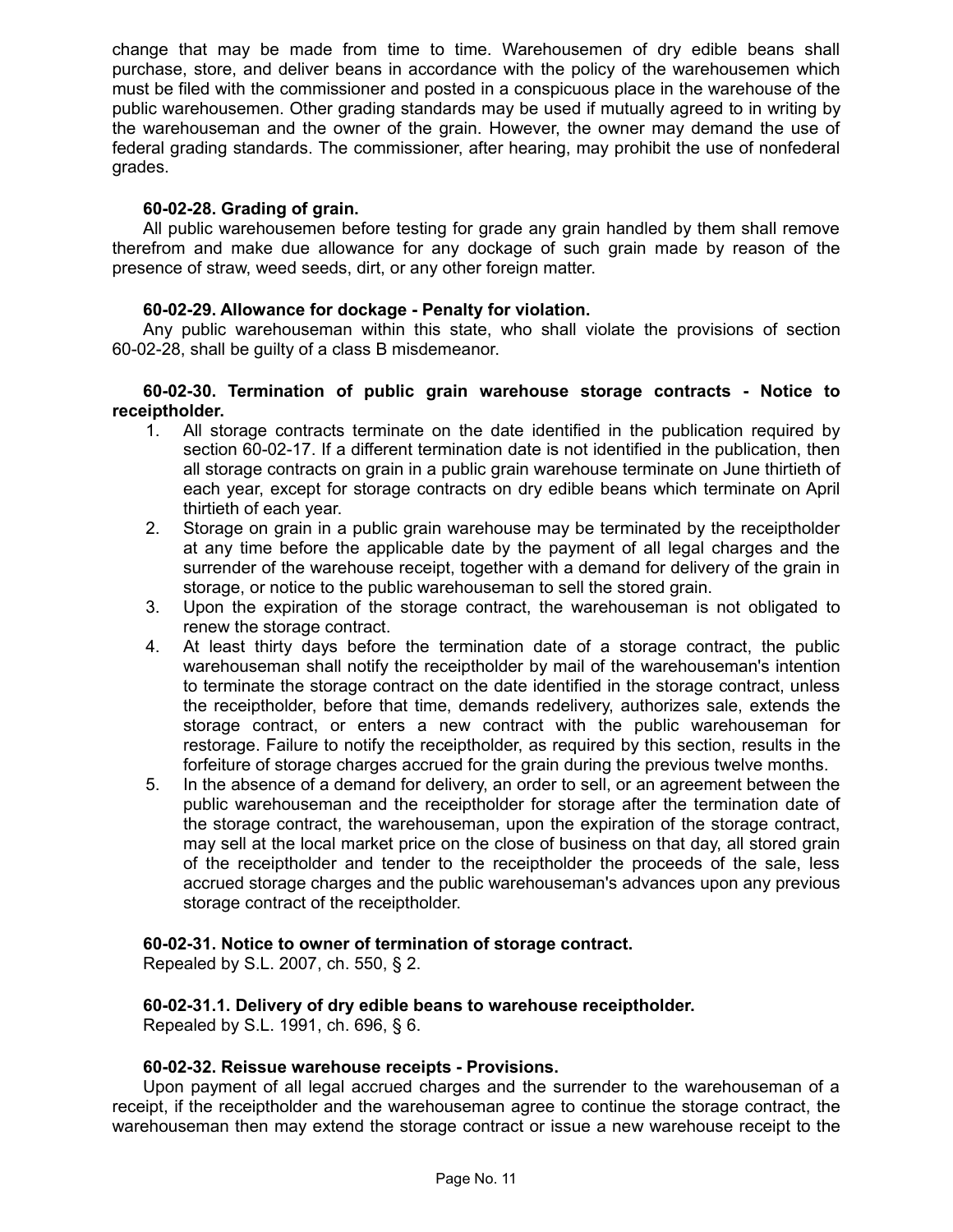owner and cancel the former receipt by endorsing thereon the words: "Canceled by the issuance of warehouse receipt no. \_\_\_\_\_\_\_\_\_", inserting the number of the reissue warehouse receipt thereafter, and the holder's name shall be signed thereto by the holder or by the holder's authorized agent. The reissue warehouse receipt shall be so designated by stamping thereon: "Reissue of warehouse receipt no.

### **60-02-33. Delivery of grain - Demand terminates storage charge.**

On the return and surrender of any receipt and the payment of all lawful charges, the grain represented therein shall be deliverable to the owner and shall not be subject to any further charge for storage after demand for delivery shall have been made and proper facilities for receiving or shipping the same have been provided. The owner of the receipt shall order the receptacle in which the grain covered by the owner's receipt is to be transported, and the grain shall be delivered when the receptacle so ordered is in proper condition for loading and is placed at the warehouse. The licensee may not assess receiving or redelivery fees on the grain that is redelivered during a suspension, following a revocation, or when the owner of the grain is taking redelivery because the licensee is unable to pay for the grain.

#### **60-02-34. Refusal to deliver grain - Larceny.**

Repealed by S.L. 1975, ch. 106, § 673.

#### **60-02-35. Grain to be kept insured for benefit of owner by warehouseman.**

A public warehouseman license is not effective unless all grain in storage or on deposit in the warehouse is kept fully insured at the expense of the warehouseman for the benefit of the owner at the current market value of the grain against loss by fire, lightning, internal explosion, windstorm, cyclone, tornado, and such other risks of direct physical loss as provided by the insurer in a policy approved by the insurance commissioner. An insurance policy covering grain in a public warehouse may not be transferred or assigned to any person for any purpose, except for grain that is not on warehouse receipt or deposit. The insurance policy must be continuous and may only be canceled in accordance with section 60-02-35.1.

#### **60-02-35.1. Insurance - Cancellation - Suspension of license.**

An insurance company shall give at least sixty days' notice to the commissioner and the insured by certified mail return receipt requested before cancellation of an insurance policy required in section 60-02-35. Unless the warehouseman files proof of new or renewed insurance at least thirty days before the existing policy ceases, the commissioner, without hearing, shall immediately suspend the warehouseman's license and the suspension may not be removed until a new policy has been filed and approved by the commissioner. If a license is so suspended, the warehouseman shall give notice of the suspension to each receiptholder having grain stored in the warehouse. The warehouseman shall further notify each receiptholder having grain stored in the warehouse the grain must be removed from the warehouse or the grain will be priced and redeemed in cash in accordance with section 60-02-41.

#### **60-02-36. Destruction of grain in public warehouse - First lien by holder of outstanding receipt.**

The holder of an unconverted scale ticket or warehouse receipt issued by any public warehouseman shall have a first lien, to the extent of the value of the grain at the time of loss at the place where held, on all insurance of the warehouse for any loss sustained by the receiptholder, on account of the loss of such grain by fire, tornado, or any other cause covered by such insurance policy.

#### **60-02-37. Destruction of warehouse - Duty to notify commission.**

Repealed by S.L. 2005, ch. 587, § 9.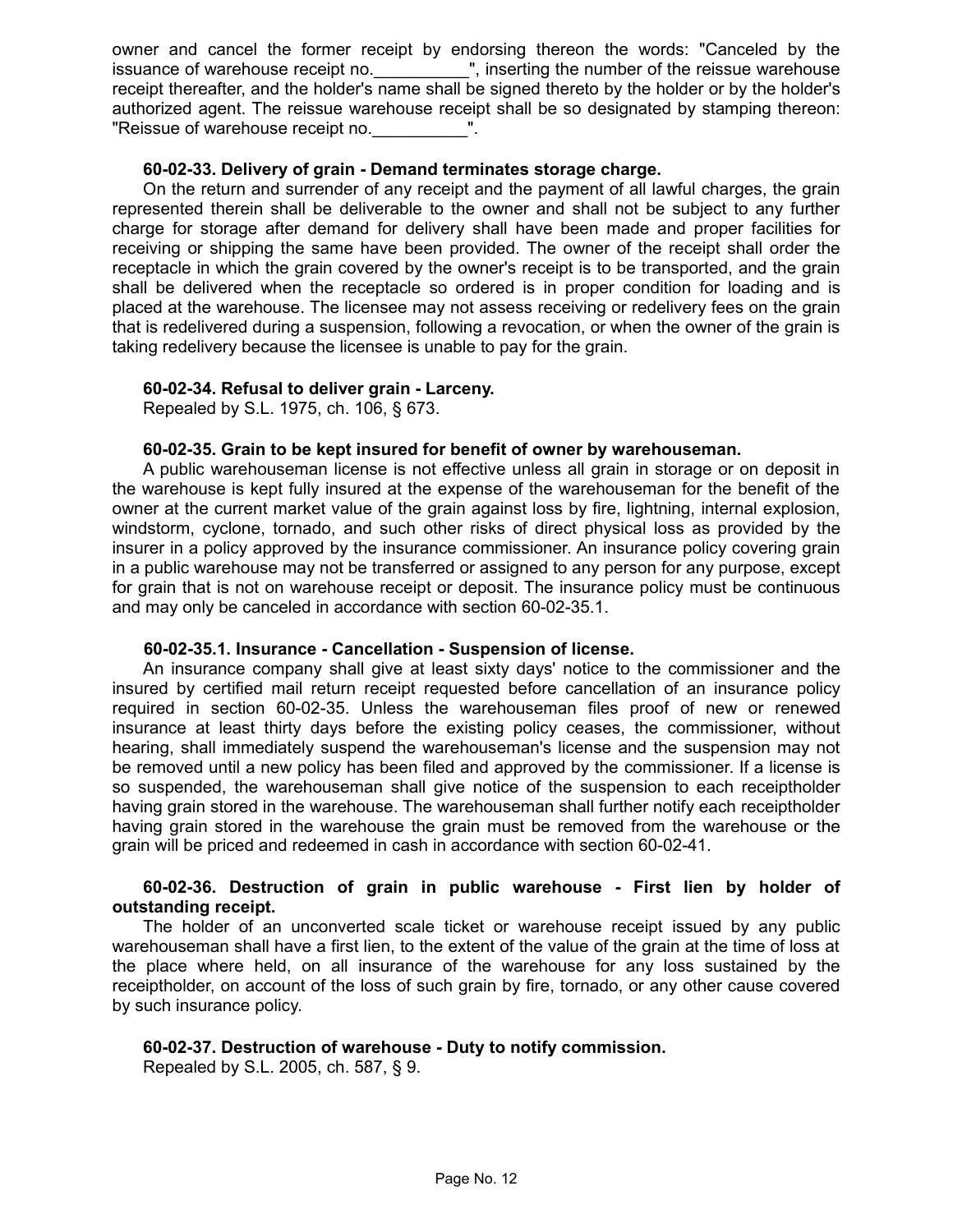## **60-02-38. Refund of license fee by commissioner.**

If requested in writing, the commissioner shall refund the license fee of a public warehouse, or so much as in the commissioner's judgment is just and reasonable, if satisfactory proof is furnished the warehouse has been transferred to some other person, and the new owner has obtained a license for the same warehouse for the unexpired period for which the original license was issued. If a warehouse is destroyed by fire or other cause, the license fee may be prorated as the commissioner may determine.

## **60-02-39. Warehouse not to be closed without permission from commission - Penalty.** Repealed by S.L. 2017, ch. 417, § 19.

## **60-02-40. Transfer of warehouse - Redemption of receipts.**

If a public warehouseman desires to transfer a warehouse, either by sale or lease to any other individual, firm, or corporation, the warehouseman shall:

- 1. Notify the commissioner first of the warehouseman's intention to transfer the warehouse, giving the name and address of the proposed lessee or purchaser.
- 2. Furnish a statement of all proper claims that may be filed or pending against the warehouseman pertaining to the storage, inspection, and marketing of grain, together with a statement of:
	- a. The number of bushels [cubic meters] of grain of each kind and grade in store in the warehouse;
	- b. The number and amount of receipts outstanding; and
	- c. The names and addresses of the receiptholders.
- 3. Serve notice by registered or certified mail, at least thirty days before the transfer, upon all receiptholders having claims against the warehouse to call for delivery of the grain covered by the receipts, and to pay all storage charges due, the warehouseman in such case to make no charge for redelivery. The commissioner may waive the thirty-day notice period upon receipt of written consent of all receiptholders.
- 4. Transfer all stored grain undelivered at the expiration of such thirty-day period to the warehouseman's successor, if licensed, or to the nearest licensed warehouse for restorage, taking receipts for the same in favor of the owner of the grain so transferred.
- 5. Surrender to the commissioner the warehouseman's license for cancellation, at which time the proposed lessee or purchaser shall file in due form for a new license and tender a new bond for review by the commissioner, at which time, the commissioner, first being duly satisfied all the outstanding receipts have been redeemed, or that the redemption of all outstanding receipts has been provided for, the commissioner may permit a new license to become effective for the lessee or purchaser.

No sale, lease, or transfer of any warehouse will be recognized by the commissioner except when made in accordance with the provisions of this section.

#### **60-02-41. Going out of business - Redemption of receipts.**

If a public warehouseman ceases business through the destruction of a warehouse by fire or other cause, or through insolvency, the warehouseman shall redeem all outstanding unconverted scale tickets or warehouse receipts at the price prevailing on the date the warehouse was destroyed or closed because of insolvency. The holder of such receipts, upon due notice, shall accept this price and surrender the receipts. Any public warehouseman who voluntarily ceases business or fails to renew an existing warehouse license or whose warehouse license is revoked shall notify the commissioner and all outstanding receiptholders of such closing and redeem all outstanding unconverted scale tickets or warehouse receipts at the price prevailing on the date the warehouse closed or at the option of the owner of the receipt redeliver the kind, grade, and quantity of grain called for by the unconverted scale ticket or warehouse receipt. On commingled grain the value of over and under deliveries in quantity, grade, and protein must be settled in cash and priced on the market on the day of closing.